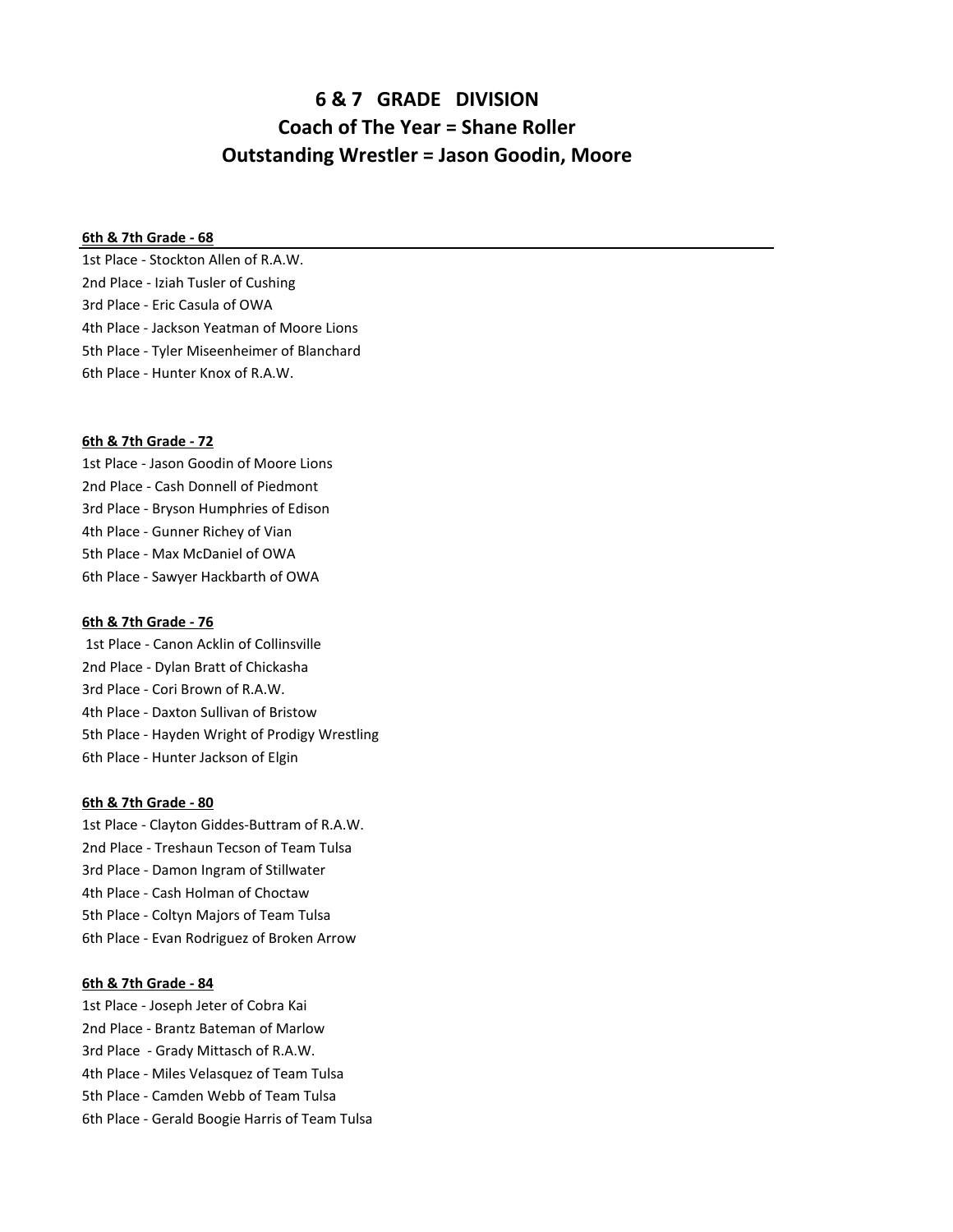# **6th & 7th Grade - 88**

1st Place - Hunter Hollingsworth of Choctaw 2nd Place - Landyn Sommer of Stillwater 3rd Place - Colt Collett of Checotah 4th Place - Brayden Belford of Cobra Kai 5th Place - Cory Velasquez of Team Tulsa 6th Place - Krystian Moore of Yukon

### **6th & 7th Grade - 92**

1st Place - Ishmael Guerrero of R.A.W. 2nd Place - Rhett Winchester of OWA 3rd Place - Jaiden Johnson of Fort Gibson 4th Place - Jaxson Humphries of Edison 5th Place - Will Simms of OWA 6th Place - Syhire Roosa of Prodigy Wrestling

# **6th & 7th Grade - 96**

1st Place - Jude Randall of Bellator 2nd Place - Cade Gilbert of Marlow 3rd Place - Cole Mayfield of Warner 4th Place - Eli Ramirez of Duncan 5th Place - Brett Cornett of Sperry 6th Place - Kasen Miller of Carl Albert

#### **6th & 7th Grade - 100**

1st Place - Ladarion Lockett of Stillwater 2nd Place - Brayden Lucas of OWA 3rd Place - Ethan Peterson of Sapulpa JH 4th Place - Blake Hurt of Team Tulsa 5th Place - Jacob Martin of R.A.W. 6th Place - Kenison Rogers of Yukon

# **6th & 7th Grade - 105**

1st Place - Waylen Morrison of Broken Arrow 2nd Place - Cash Sessions of Moore Lions 3rd Place - Kale Charboneau of Wagoner 4th Place - Spencer Taylor of Jay 5th Place - Brock Roberts of Coweta 6th Place - Daltin Davis of Marlow

## **6th & 7th Grade - 110**

1st Place - Layton Schneider of Edmond North 2nd Place - Beau Hickman of Standfast 3rd Place - Kody Routledge of Norman North 4th Place - Zach Dawson of Marlow 5th Place - Cameron White of Sand Springs